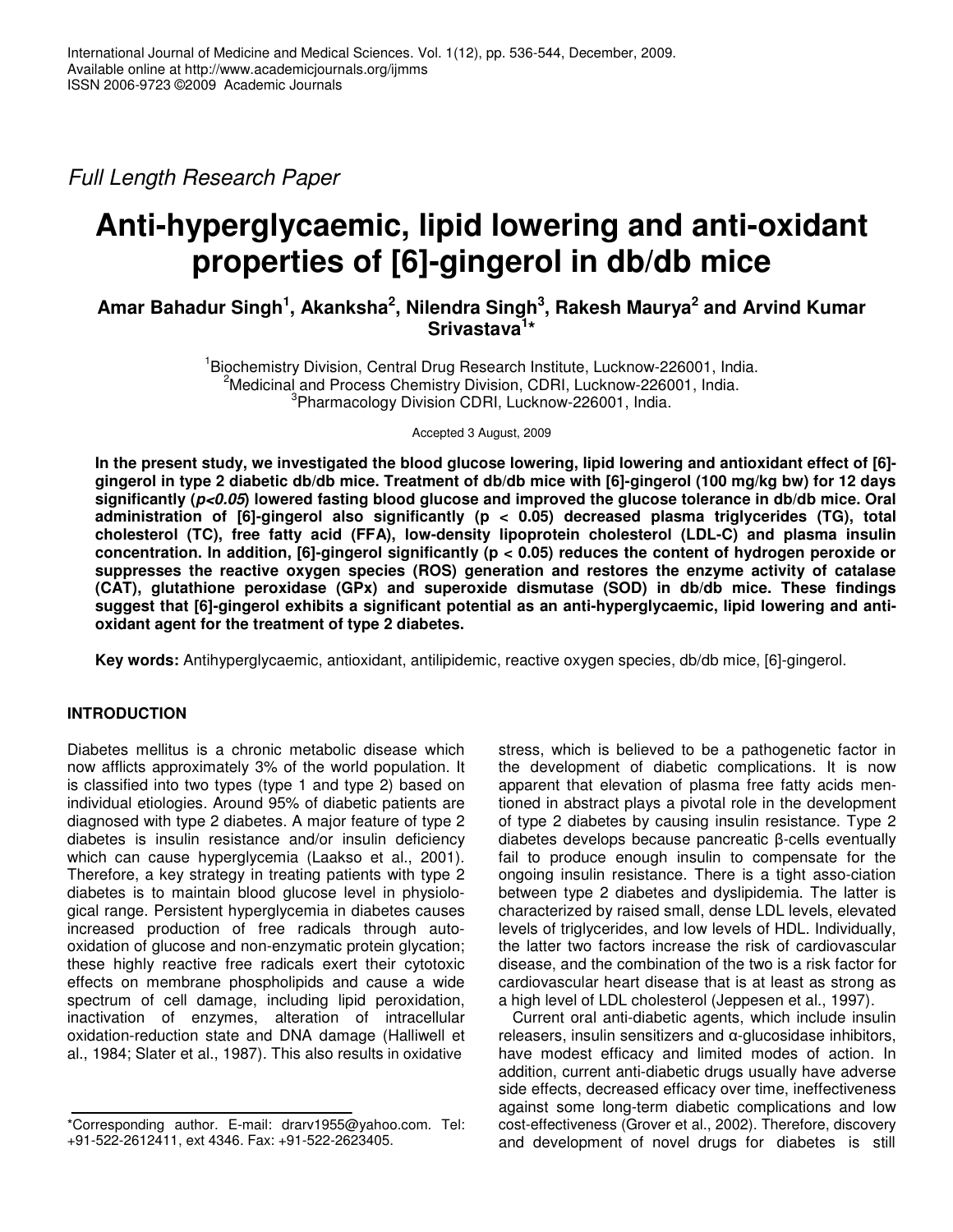## needed.

Plants are recognized as a wonderful source of medicines. It is estimated that 1200 species of plants are used as folk medicines for diabetes (Marles et al., 1995). Most of them lack scientific evidence for their alleged benefits. Among them, *Zingiber officinale* Roscoe, which belongs to the Zingiberacae family and is commonly known as ginger, is a medicinal plant that has been widely used in Ayurvedic, Chinese and Tibb-Unani system of herbal medicines all over the world since antiquity, for a wide array of unrelated ailments that include arthritis, rheumatism, sprains, muscular aches, pains, sore throats, cramps, constipation, indigestion, vomiting, hypertension, dementia, fever, infectious diseases. The oleoresins from rhizhome of ginger contain pungent ingredients including gingerol, shoagol, and zingerone, and have been found to possess many interesting pharmacological and physiological activities (Park et al., 1998; Surh et al., 1999). Recently a report showed the hypoglycaemic potentials of ginger in streptozotocin (STZ)-induced diabetic rats treated with an aqueous extract of raw ginger (500 mg/kg, intra-peritoneally) daily for a period of 7 weeks (Al-Amin et al., 2006). Additionally, it showed that raw ginger is effective in reversing the diabetic proteinuria and loss of body weight observed in the diabetic rats (Al-Amin et al., 2006). In this study, we investigated the antihyperglycaemic, lipid lowering and antioxidant effects of [6]-gingerol in db/db mice, a leptin receptor deficient mouse model for type 2 diabetes study (Cefalu et al., 2006).

### **MATERIALS AND METHODS**

#### **Animals**

Male db/db mice (12 week old, 35-45 g body weight) and their lean heterozygote litter-mates db/+ mice were procured from National Animal Laboratory Center (NALC) of Central Drug Research Institute (CDRI), Lucknow, India and all procedures were conducted in strict accordance with care and use of Laboratory animals after necessary approval by Institutional Animal Ethical Committee (IAEC) vide no. 65/08/Biochem/IAEC dated11/06/2008. Animals were housed in polypropylene cages, in controlled environment (temperature,  $25 \pm 2^{\circ}$ C; humidity, 50-60%; light, 300 lux at floor level with regular 12 h light-12 h dark cycle; noise level, 50 decibel; ventilation, 10-15 air changes per h). Animals were provided with a standard laboratory diet and had free access to food and drinking water, unless stated otherwise.

# **Extraction and isolation of [6]-gingerol**

The fresh rhizomes of *Z. officinale*, with voucher specimen number, 4735 was purchased from local market. Its specimen is kept in the laboratory of the investigator. Rhizomes (20.0 kg) were crushed and percolated in ethanol (20 l) for 48 h at room temperature. The percolate was collected and this process of extraction was repeated four times. The combined ethanolic extract was filtered and concentrated under reduced pressure at 55ºC, afforded brown liquid (7 l). The extract obtained was successively fractionated with hexane, chloroform, and n-butanol. The solvents were removed under reduced pressure to furnish corresponding fractions of hexane



**Figure 1.** Chemical structure of [6]-gingerol.

hexane (200 g), chloroform (40 g), butanol (80 g) and aqueous (500 g). Chloroform fraction (35 g) was subjected to column chromatography over silica gel (230-400 mesh) using hexane-ethyl acetate (9:1) mixture afforded fraction rich in [6]-gingerol (Figure 1). This fraction was further subjected to reverse phase column, using water: methanol (2:3) mixture, afforded [6]-gingerol (10 g). The identity of [6]-gingerol was confirmed by comparison of the spectra with the reported data (Connell et al., 1969).

#### **Fasting blood glucose level and oral glucose tolerance test (OGTT)**

Diabetic db/db mice showing blood glucose values from 250 to 400 mg/dl were selected for this study and randomly divided into groups of six mice in each. Group one served as diabetic control and was given vehicle (1% gum acacia), while the other experimental groups were orally administered with [6]-gingerol or rosiglitazone (rosiglitazone is a new thiazolidinedione that has been shown to be highly effective in reducing insulin resistance and improving glycaemic control in both animal models of diabetes and human Type 2 diabetes) at a dose 100 mg/kg body weight once daily for a period of 12 days. The fasting blood glucose level was measured after animals fasted for 4 h (starting from 9:00 a.m.) on day 0 (before treatment), day 5 (during treatment), and day 12 (last day of treatment). Blood glucose levels were measured by glucometer (ACCU-CHEK II; Roche Diagnostics) as per manufacturer's instructions.

An oral glucose tolerance test (OGTT) was performed on the last day of treatment after overnight fasting. Blood was sampled from the tail vein of mice at time 0 min (baseline) and at 30, 60, 90 and 120 min after an oral glucose load of 3.0 g/kg of body weight. Food, but not water was withheld from the cages during the course of experiment. The area under curve (AUC) of experimental animals was compared with that of vehicle-treated control group and the percent anti-hyperglycemic activity was determined as follows.

Anti-hyperglycaemic activity  $% = AUC$  of experimental group  $\times$  100 AUC of vehicle-treated group

#### **Collection of blood samples and separation of plasma for biochemical studies**

After the end of the experiment, blood samples of overnight fasted db/db mice of various groups were collected from retro-orbital venous plexus, using 5 µl heparinized glass capillary. Plasma was separated from the collected blood and used for the estimation of the levels of plasma lipids, total cholesterol (TC), triglycerides (TG), free fatty acid (FFA) and low-density lipoprotein cholesterol (LDL-C) by respective assay kits (Roche Diagnostics). Plasma insulin was measured by Mercodia-Mouse Insulin ELISA Kit (Mercodia AB Uppsala, Sweden). Animals were sacrificed at the end of experiment by cervical dislocation and tissues from liver and kidney were removed, rinsed with normal saline, frozen immediately in liquid nitrogen, and stored at –70ºC for various assays.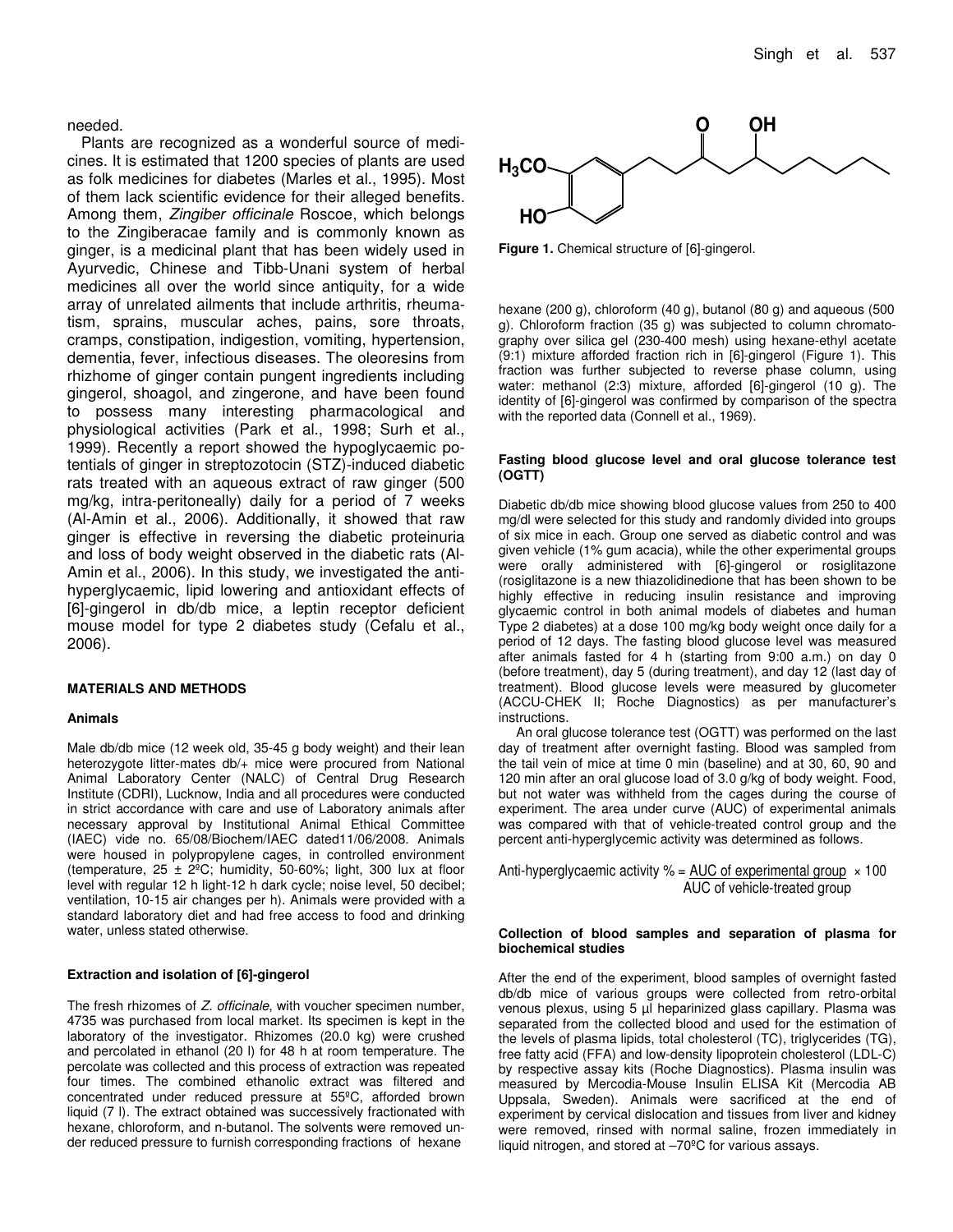## **Determination of thiobarbituric acid-reactive substances (TBA-RS)**

Measurement of MDA by TBA reactivity is the most widely used method for assessing lipid peroxidation (Colado et al., 1997). Kidney and liver tissues were washed with 1% (w/v) potassium chloride and subsequently homogenized in the same. The homogenized tissue was centrifuged at 1000 rpm for 15 min and supernatant was used for the estimation of MDA. In brief, the supernatant (0.5 ml) was added to a reaction mixture consisting of 30% TCA, 5 M HCl and 2% (w/v) thiobarbituric acid in 0.5 M NaOH. The reaction mixture was heated in a water bath at 95ºC for 15 min and centrifuged at 12000 rpm for 15 min. Absorbance of the supernatant was read at 532 nm with spectrophotometer (Perkin Elmer's, USA). The amount of MDA produced was calculated by using 1, 3, 3-tetra methoxy propane (TMP) as a standard and the result of lipid peroxidation was expressed as mM of MDA formed per mg of protein. Protein was estimated by the method of Lowry et al. (1951).

### **Isolation of hepatocytes from the liver of C57BL/KsJ-db/db mice**

Liver cells were isolated by an adaptation of the two step perfusion method (Seqlen et al., 1973). Briefly, db/db mice were anesthetized with barbital (30 mg/kg, b.w, intraperitoneally) and their livers were removed intact. The liver was first perfused *in vitro* with cold normal saline solution, washed twice in HEPES buffered Hanks' (HBH) solution (pH 7.4) and gently chopped with a sterile blade into ~1 mm3 pieces in HBH buffer containing 0.5 mg/ml collagenase (type IV, 312 U/mg) (Sigma-Aldrich) and supplemented with 5 mM  $CaCl<sub>2</sub>$ . The tissue suspension was incubated at 37ºC for 30 min in water bath with frequent shaking and then suspension was filtered through a 30-µm-nylon mesh filter to remove cell clumps and undissociated tissues. Single cell suspension obtained was centrifuged at 500 g for 5 min and resuspended in HBH buffer for further studies. Hepatocyte populations so obtained was intact and homogenous. Viability assay for hepatocyte was performed by trypan blue exclusion and 90% of viable hepatocytes were observed.

### **Measurement of reactive oxygen species (ROS)**

Intracellular ROS was determined by 2,7-dichlorofluorescein diacetate which fluorescence was determined in a flow cytometer (Becton Dickinson, UK). H2DCFDA (100 µmol/L of 10 mM stock, Molecular Probes) was loaded into  $1\times10^6$  cells, suspended in 0.5ml fresh DMEM (pH 7.2), and incubated at 37ºC for 30 min. For each sample, 10,000 cells (events) were acquired. Each experiment was performed in duplicate. DCF fluorescence was examined at 530 nm. Data were obtained and analyzed with the Cell Quest software from a PI negative cell population on a BD FACScan (Liao et al., 2003)

### **Hepatic and renal anti-oxidant enzyme assays**

## *Catalase (CAT)*

Catalase was estimated by the method of Aebi et al. (1984). The reaction mixture contained 0.1 M sodium phosphate buffer (pH 7.2); 4 mM  $H_2O_2$  and suitably diluted enzyme (165 µl). Reaction was started by addition of  $H_2O_2$  and the rate of the change in  $H_2O_2$ concentration was followed by observing the decrease in optical density at 240 nm for 3 min. One unit of catalase is defined as the amount of enzyme that reduces one  $\mu$ mol of  $H_2O_2$  per minute. Values of this and other enzymes are expressed as specific activity (units/mg protein).

## *Glutathione peroxidase (GPx)*

GPx activity was assayed by the method of Forstrom et al. (1978). The reaction mixture contained 25 mM Tris-HCl buffer (pH 7.6); 0.12 mM NADPH; 1unit/ml Glutathione reductase; 1 mM reduced glutathione; 0.1 mM Hydrogen peroxide, and 160 µl of suitably diluted enzyme. The reaction was started by the addition of hydrogen peroxide and depletion of NADPH was measured spectrophotometrically at 340 nm for 3 min. One unit of GPx is defined as the amount of enzyme that oxidizes one umol of NADPH per minute.

## *Superoxide dismutase (SOD)*

SOD activity was determined according to the method of Fridovich et al. (1989). The reaction mixture contained 100 µl tissue homogenate, 880 µl (0.05 M) of carbonate buffer (pH 10.2). 20 µl of 30 mM epinephrine in 0.05% acetic acid was added to the mixture and absorbance was measured for 4 min at 480 nm with spectrophotometer. One unit of SOD is defined as the amount of enzyme that results in 50% inhibition in rate of epinephrine auto-oxidation.

## *Cytotoxicity assay*

Cytotoxic effect of *in-vivo* active pure compounds on 3T3-L1 preadipocytes was evaluated by MTT (3-(4, 5-Dimethylthiazol-2-yl)-2, 5-diphenyltetrazolium bromide) assay (Mosmann et al., 1983). 3T3- L1 cells were maintained in Dulbecco's modified Eagles medium (DMEM) supplemented with 10% fetal bovine serum, 100 U/ml penicillin, 200 µg/ml streptomycin and 0.25 µg/ml amphotericin B. Cells were seeded at 1  $\times$  10<sup>4</sup> cells/well in 96 well culture plate in the same medium for 24 h. compound solution was added into each well at different concentration (1 ng/ml to 100 µg/ml) in triplicate and incubated at 37°C for 24 h. 20 µl of MTT solution (5 mg/ml in PBS) was added into each well and incubated at 37°C for 4 h. The absorbance was measured at 540 nm using ELISA plate reader (Molecular Devices, USA).

## **Statistical analyses**

Student's t-test or one way ANOVA was used where ever appropriate. All the statistical analyses were performed with Graph Pad Prism software (Version 3.03). Statistical significance was considered at  $p < 0.05$ .

# **RESULTS**

# **Effect of [6]-gingerol on fasting blood glucose**

Blood glucose levels after 4 h of fasting were measured on days 0, 5 and 12 after daily oral administration of [6] gingerol (100 mg/kg b.w). Figure 2A showed significant decrease in fasting blood glucose level on day 5 of 28.5% (p < 0.05) and day 12 of 54.8% (p < 0.01) compared to vehicle-treated control group, whereas rosiglitazone treatment reduced fasting blood glucose level by 21.4% (p < 0.05) on day 5 and 43.3% (p < 0.01) on day 12 respectively. In addition, [6]-gingerol treatment also moderately but significantly ( $p < 0.05$ ) reduced body weight body weight (from 50.4  $\pm$  8.9 g on day 0 to 43.5  $\pm$ 7.8 g on day 12) in *db/db* mice. In a similar experiment, rosiglitazone showed significant (p < 0.*05*) weight gain(from  $50.9 \pm 8.0$  g on day 0 to  $58.9 \pm 10.5$  g on day 12) in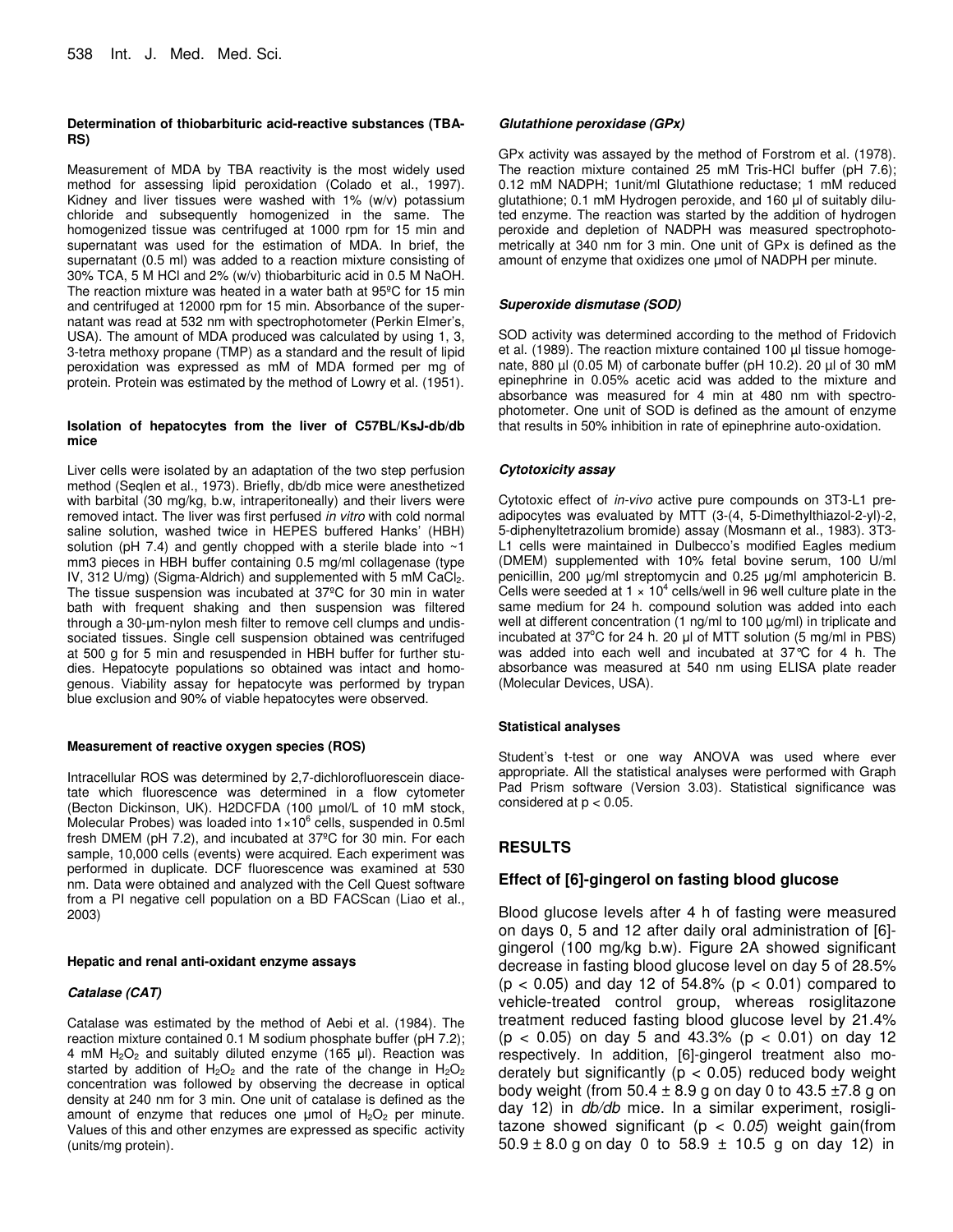

**Figure 2.** Effect of [6]-gingerol (100 mg/kg) treatment on (A) fasting blood glucose level (B) body weight in *db/db* mice. Data were expressed as mean ± SD. N=6, \*p < 0.05, \*\*p < 0.01 vs. control *db/db* mice group.



**Figure** 3. Impact of [6]-gingerol (100 mg/kg) treatment on oral glucose tolerance in db/db mice. Data were expressed as mean ± SD. N=6, \*p<0.05 & \*\*p<0.01 vs. control db/db mice group.

*db/db* mice.

## **Effect of [6]-gingerol on oral glucose tolerance test**

Prior to treatment, *db/db* mice demonstrated basal hyperglycemia and this hyperglycemia was exacerbated by the oral glucose load (3.0 g/kg b.w) and failed to return

to fasting level after 120 min, indicating glucose intolerance (data not shown). After 12 days treatment, [6]-gingerol significantly (p<0.01) improved the glucose tolerance and inhibited rise in postprandial glucose level at time interval of 90 and 120 min after glucose load in *db/db* mice (Figure 3). For the [6]-gingerol *db/db* mice group, the area under the curve (AUC) of blood glucose decreased by approximately 40.5% compared to vehicle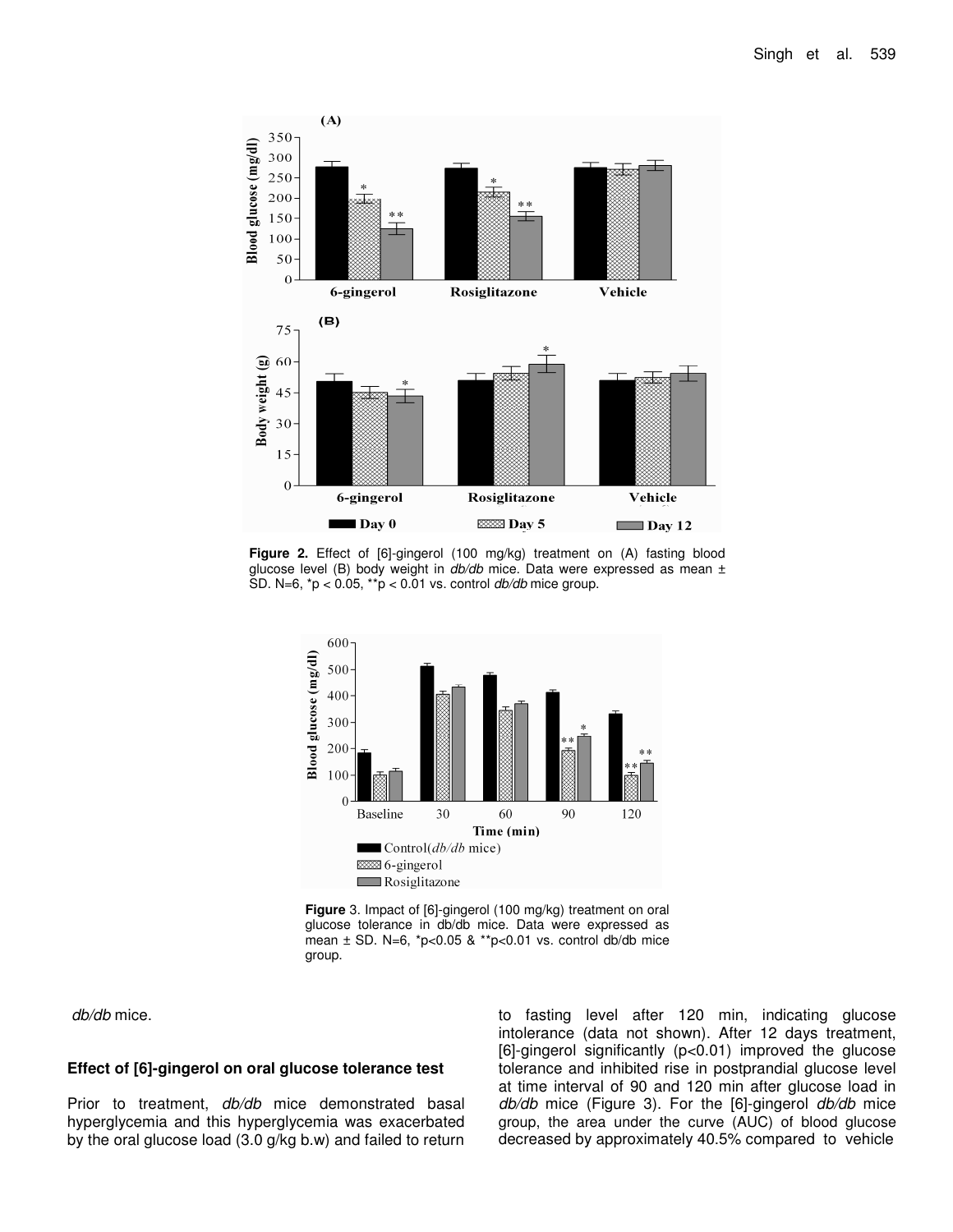**Table 1.** Effects of [6]-gingerol (100 mg/kg) on plasma insulin and plasma lipids in C57BL/KsJ-*db/db* mice. Values are expressed as mean  $\pm$  S.E. (N=6),  $*$  p<0.05 and  $**$  p<0.01 vs. control group; p value was determined by one-way ANOVA test.

| <b>Parameters</b>         | <b>Control</b>   | [6]-gingerol       | Rosiglitazone                  |
|---------------------------|------------------|--------------------|--------------------------------|
| Insulin (ng/ml)           | $14.5 \pm 3.70$  | $7.80 \pm 0.78$ ** | $9.90 \pm 0.80$ <sup>**</sup>  |
| Triglyceride (mg/dl)      | $169.6 \pm 7.30$ | $99.8 \pm 3.70$ ** | $109.0 \pm 2.20$ <sup>**</sup> |
| Total cholesterol (mg/dl) | $160.5 \pm 8.60$ | $110.3 \pm 4.68**$ | $127.2 \pm 5.18^*$             |
| LDL-cholesterol (mg/dl)   | $133.8 \pm 2.68$ | $96.4 \pm 9.00**$  | $101.5 \pm 9.90^*$             |
| Free fatty acid (mg/dl)   | $36.8 \pm 1.29$  | $27.8 \pm 1.20**$  | $30.6 \pm 2.00*$               |

**Table 2.** Impact of [6]-gingerol (100 mg/kg) on the hepatic and renal anti-oxidant enzymes (U/mg protein) and MDA concentration (mmol/l) in C57BL/KsJ-db/db mice.

| $db/+$ mice     | $db/db$ mice $#$   | [6]-gingerol *     |
|-----------------|--------------------|--------------------|
|                 |                    |                    |
| $10.5 \pm 1.80$ | $6.20 \pm 2.50$ ## | $8.98 \pm 2.40***$ |
| $65.4 \pm 3.50$ | $48.5 \pm 2.90$ ## | $60.1 \pm 2.70^*$  |
| $20.5 \pm 2.50$ | $14.2 \pm 1.90$ ## | $18.2 \pm 2.30**$  |
| $6.50 \pm 1.40$ | $10.5 \pm 1.50$ ## | $7.20 \pm 1.80**$  |
|                 |                    |                    |
|                 |                    |                    |
| $8.5 \pm 2.10$  | $5.70 \pm 2.50$ ## | $7.50 \pm 2.40^*$  |
| $52.4 \pm 3.50$ | $38.5 \pm 3.10$ ## | $47.0 \pm 3.70**$  |
| $23.0 \pm 2.90$ | $18.2 \pm 2.30 \#$ | $21.3 \pm 1.90^*$  |
| $8.22 \pm 1.80$ | $12.6 \pm 1.20$ ## | $9.60 \pm 1.50^*$  |
|                 |                    | Liver<br>Kidney    |

Data are expressed as mean ± S.D. (N= 6), # p<0.05 and ## p<0.01 vs. non-diabetic lean control group (*db/*+ mice) as determined by one-way ANOVA test. Significance, \*p<0.05, \*\*p<0.01 and \*\*\*p<0.001 vs. diabetic control group (*db/db* mice) as determined by one-way ANOVA test.

treated group. In similar experiments, rosiglitazone also improved the glucose tolerance and showed 31.8% reduction in AUC of *db/db* mice.

# **Effect of [6]-gingerol on plasma lipids and plasma insulin**

Diabetic *db/db* mice orally treated with [6]-gingerol (100 mg/kg b.w) for 12 consecutive days showed significant ( < 0.05) reduction in the level of plasma triglycerides by 41.1%, total cholesterol by 31.2% and low-density lipoprotein cholesterol by 27.9%, free fatty acid by 24.4% as well as also significantly (p<0.05) lowered the plasma insulin concentrations by 46.2% in *db/db* mice (Table 1). In a similar experiment rosiglitazone at the same dose showed significant (*p<0.05*) reduction in plasma triglyceride by 35.7%, total cholesterol by 20.4%, LDLcholesterol by 24.1%, free fatty acid by 16.8% and plasma insulin concentrations by 31.7% compared to vehicle treated control group.

# **Effect of [6]-gingerol on intracellular ROS generation**

Isolated hepatocytes from liver of diabetic *db/db* mice

showed an increased level of ROS content by 262.8% (3.6 fold) as compared to vehicle treated non-diabetic lean control *db/+* mice as assessed by mean fluorescence of DCFDHA-DA. Diabetic *db/db* mice treated with [6]-gingerol for 12 consecutive days showed significant decrease in ROS content by  $64.0\%$  (2.8 fold) (\*\*p < 0.01) (Figures 4a and b) as compared to diabetic control *db/db* mice group.

# **Effect of [6]-gingerol on anti-oxidative enzymes and lipid peroxidation**

The activity of CAT, GPx and SOD decreased in liver of hyperglycemic *db/db* mice by 40.9, 25.8 and 30.7% respectively, when compared to non-diabetic lean control (*db/+*) mice. Similar reduction was also observed in kidney showing 32.9, 26.5 and 20.8% in CAT, GPx and SOD activity, respectively. *Db/db* mice treated with [6] gingerol significantly (*p<0.05*) increased CAT activity by 44.8%; GPx activity by 23.9% and SOD activity by 28.1% in liver of *db/db* mice. Similar increment was also observed by 24.0, 22.1 and 17.0% activities of CAT, GPx and SOD in the kidney, respectively (Table 2).

Lipid peroxidation was significantly  $(p < 0.05)$  higher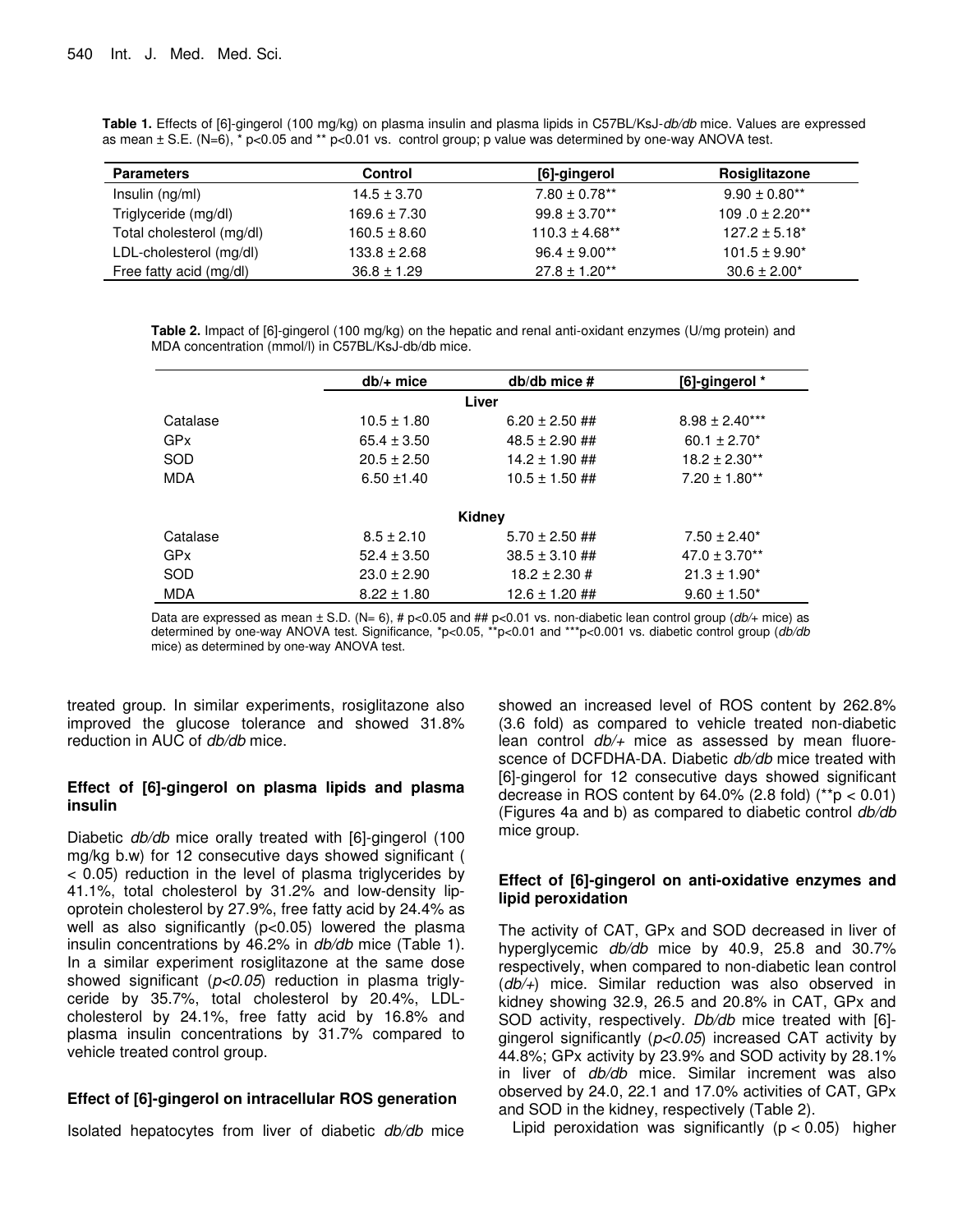

**Figure 4a.** Outlay histogram representation of mean fluorescence of DCFDHF DA for ROS in normal control (*db/+* mice), diabetic control (*db/db* mice), and treated with [6]-gingerol.



**Figure 4b.** Mean fluorescence of DCFDHF-DA for ROS estimation. ROS was measured in isolated hepatocytes of 6 animals in each group. Data were expressed as mean fluorescence ± SD. \*\**p<0.01* was considered significant when comparison was made among different groups by one way ANOVA followed by Dunnett's test. (+ indicates increase in mean fluorescence of DCFDHF-DA in diabetic *db/db* mice group as compared to non-diabetic control *db/+* mice. indicates decrease in mean fluorescence of DCFDHF-DA in [6] gingerol treated *db/db* mice group as compared to diabetic *db/db* mice group).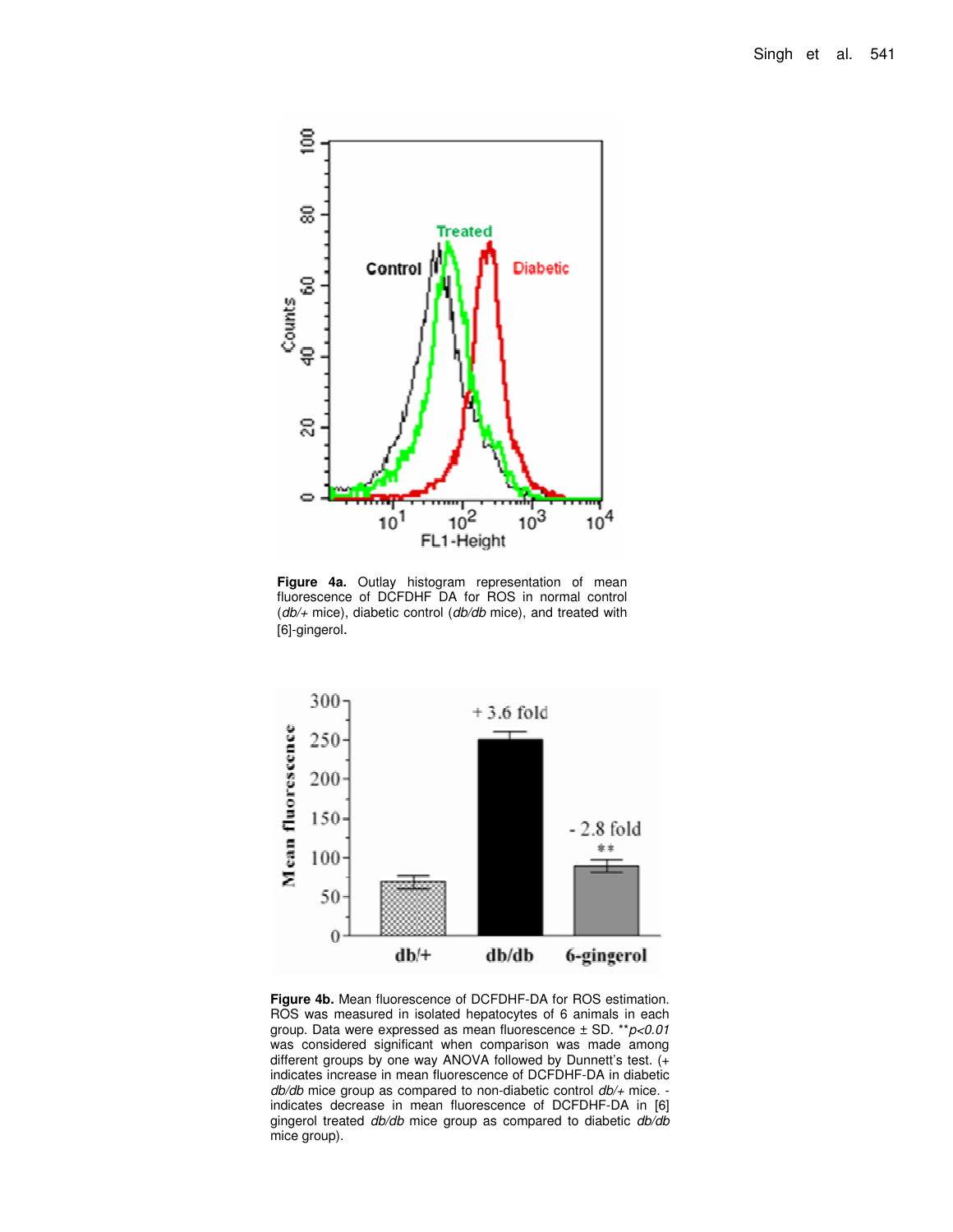

**Figure 5.** Cytotoxic effect analysis of [6]-gingerol isolated from rhizome of *Z. officinale* on 3T3-L1 pre-adipocytes using MTT assay (Mean ± SE, n=3).

in the liver and kidney tissues of diabetic *db/db* mice by 61.5 and 53.2% in comparison to the non-diabetic control (*db/+*) mice. In the present study, it was observed that the treatment of  $[6]$ -gingerol conferred significant ( $p < 0.05$ ) reduction in the lipid peroxidation by 31.4% in liver and by reduction in the lipid peroxidation by 31.4% in liver and by 23.8% in kidney, when compared to the diabetic control *db/db* mice group (Table 2).

## **Cytotoxic effect of [6]-gingerol**

In order to evaluate any cytotoxic effect of the [6]-gingerol isolated from rhizome of *Z. officinale*, the [6]-gingerol was incubated with 3T3-L1 pre-adipocyte cell lines for 24 h. The effect was monitored by MTT assay. The compounds at various concentrations (1 ng/ml to 100 µg/ml) did not show any effect on cell viability of 3T3-L1 cells and found safe at this concentration range (Figure 5).

## **DISCUSSION**

Diabetes mellitus is the most crucial disease involving the endocrine gland pancreas. Its major manifestations include disordered metabolism and inappropriate hyperglycemia. In diabetes, oxidative stress has been found to occur mainly due to increased production of oxygen free radicals and a sharp reduction of antioxidant defenses (Fridlyand et al., 2005). Hence, compounds with both hypoglycemic and anti-oxidative properties would be useful anti-diabetic agents (Cemek et al., 2008). So, the aim of this study was to investigate the anti-diabetic and anti-oxidative effects of [6]-gingerol, isolated from *Z. officinale*, using type 2 diabetes models (*db/db* mice).

The results of the present study demonstrate that [6] gingerol is an effective anti-hyperglycaemic, lipid lowering and free radicals scavenging agent in *db/db* mice. Insulin

resistance profoundly contributes to the pathophysiology of type 2 diabetes and induces reduced glucose utilization and increased glucose production in the liver, leading to hyperglycaemia (McGarry et al., 1994). Our results clearly demonstrated that treatment with [6]-gingerol significantly improved glucose homeostasis in *db/db* mice. It has been shown that the ability of insulin to mediate tissue glucose uptake is a critical step in maintaining glucose homeostasis and in clearing the postprandial glucose load (DeFronzo et al., 1985; Kruszynska et al., 1996). In addition, mice treated with [6]-gingerol showed significant (p < 0.05) improvement in fasting blood glucose levels and glucose tolerance. Interestingly, statistically significant weight loss in *db/db* mice was also observed. It is possible that the observed antihyperglycaemic effect of [6]-gingerol is not dependent on the body weight reduction. Insulin resistance is very often accompanied by obesity and the obesity not only increases the chance of developing type 2 diabetes, it is also independently associated with insulin resistance and other morbidity (Kruszynska et al., 1996). Thus, the insulin resistance in obese patients with type 2 diabetes is significantly worse than the insulin resistance in nonobese diabetic individuals (Seely et al., 1993). Past studies have shown that insulin sensitivity in type 2 diabetes patients improves with weight loss (DeFronzo et al., 1991), possibly due to an improvement in insulinstimulated glucose transport into muscle (Friedman et al., 1992). Thus, anti-diabetic medications that also reduce body weight are particularly beneficial. This report suggests that [6]-gingerol can be used to treat diabetes, especially in obese diabetic patients.

In addition, administration of [6]-gingerol significantly (p < 0.05) lowered fasting plasma insulin concentration and plasma triglycerides, total cholesterol, free fatty acid and LDL-cholesterol level in *db/db* mice. There are growing evidences suggesting that hepatic insulin resistance is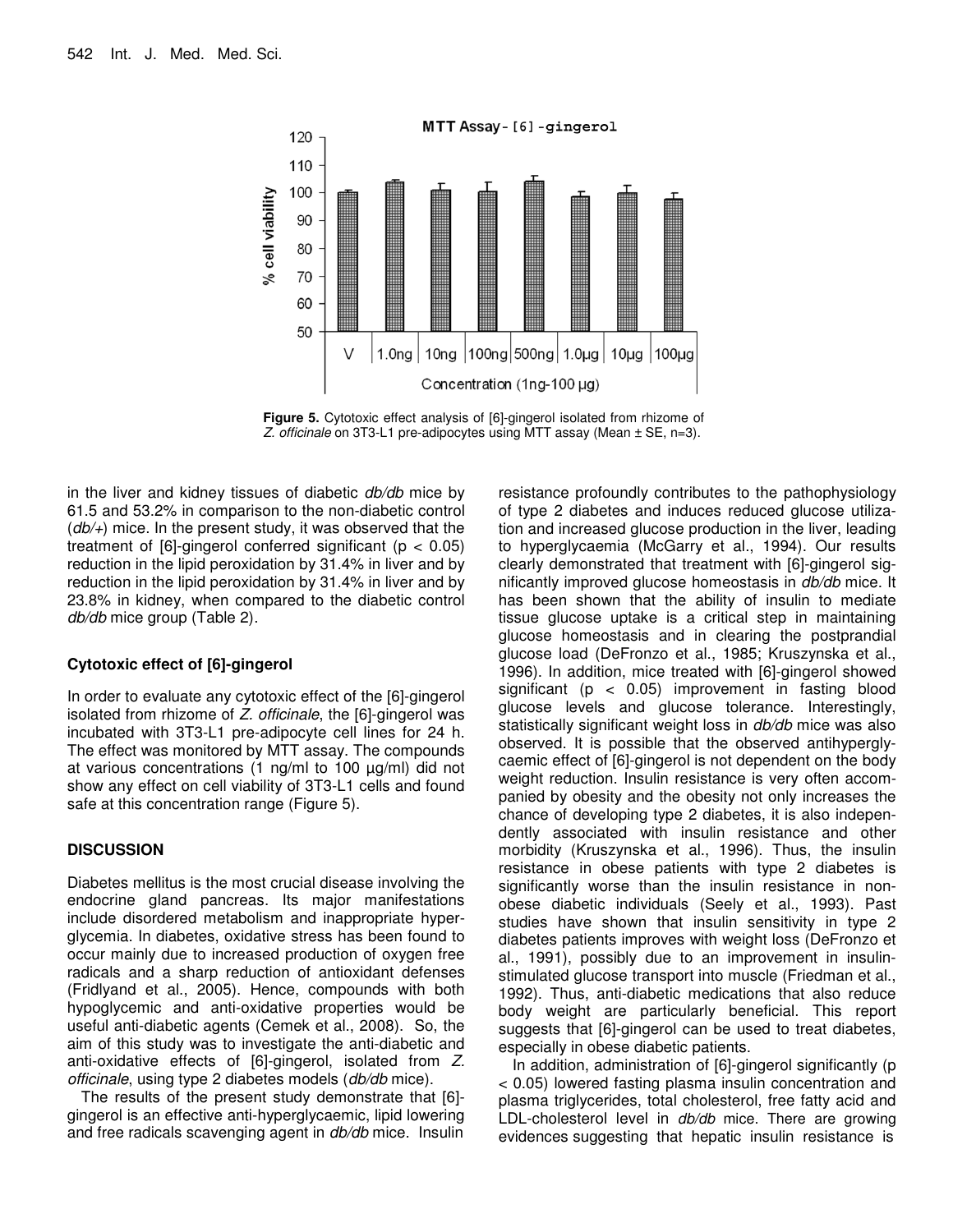associated with an increased production of free fatty acid and triglycerides. The circulating free fatty acid and triglycerides that are commonly elevated in obese and diabetic subjects, lower the ability of insulin to suppress hepatic glucose production by activating gluconeogenesis and inhibiting glycolysis (Hawkins et al., 2003; Shah et al., 2003). Therefore, a reduction in the circulating free fatty acid and triglycerides would be expected to improve hyperglycemia and strengthen the insulin response by suppressing glucose production, while increasing glucose utilization (Santomauro et al., 1999). Diabetes is known to increase ROS production and oxidative stress probably as a result of glucose auto-oxidation and non-enzymatic glycation (Gupta et al., 2007). Prolonged exposure of hyperglycemic condition creates predominance of oxidative stress over antioxidative defense systems, leading to oxidative DNA damage, which possibly contributes to pancreatic beta-cell dysfunction (Song et al., 2007). Our study suggests that *db/db* mice treated with [6]-gingerol had increased anti-oxidant enzyme activities and decreased hydrogen peroxide concentration in liver and kidney, respectively. Furthermore, the hepatic and renal MDA levels were also significantly ( $p < 0.05$ ) lowered in the [6]-gingerol treated *db/db* mice, indicating a decreased rate of lipid peroxidation. As a result, enhanced antioxidant enzyme activities in the liver and kidney by [6]-gingerol may have a protective role against ROS, thereby decreasing the formation of hydrogen peroxide and lipid peroxidation. Thus, it seems reasonable that [6]-gingerol was effective for preventing hepatic and renal damage. In cytotoxic evaluation on 3T3 L-1 pre-adipocytes, [6]-gingerol showed no adverse effect on cell viability in a concentration range of 1 ng/ml to 100 g/ml and was found to be safe at this concentration gradient.

In conclusion, the data obtained in this study suggest that [6]-gingerol is an effective anti-diabetic agent via its ability to enhance insulin sensitivity and to decrease hyperlipidemia in type 2 diabetic animals. Furthermore, it seems likely that [6]-gingerol is beneficial against oxidative stress, thereby being helpful in delaying or preventing complications of diabetes and aging.

## **ACKNOWLEDGEMENTS**

ABS and Akanksha are thankful to CSIR, New Delhi (India) for the financial support in the form of Senior Research Fellowship. This study has been supported by the Council of Scientific and Industrial Research (CSIR) India (Grant No.NWP-0032).

#### **REFERENCES**

- Aebi H (1984). Catalase in vitro. In: Packer L, editor. Method Enzymol.105: San Diego: Academic Press Inc. pp.121-126.
- Al-Amin ZM, Thomson M, Al-Qattan KK, Peltonen-Shalaby R, Ali M (2006). Anti-diabetic and hypolipidaemic properties of ginger (*Zingiber officinale*) in streptozotocin-induced diabetic rats. Br. J.

Nutr. 96: 660-666.

- Cefalu WT (2006). Animal models of type 2 diabetes: clinical presentation and pathophysiological relevance to the human condition. ILAR J. 47: 186-198.
- Cemek M, Kağa S, Simşek N, Büyükokuroğlu ME, Konuk M (2008). Antihyperglycemic and antioxidative potential of Matricaria chamomilla L. in streptozotocin-induced diabetic rats. Nat. Med. 62(3): 284- 293.
- Colado MI, O'Shea E, Granados R, Misra A, Murray TK, Green AR (1997). A study of the neurotoxic effect of MDMA (ecstasy) on 5-HT neurons in the brains of mothers and neonates following administration of the drug during pregnancy. Br. J. Pharmacol. 121: 827−833.
- Connell D, M Sutherland (1969). A reexamination of gingerol, shogaol, and zingerone, the pungent principles of ginger. Austr. J. Chem. 22: 1033-1043.
- DeFronzo RA, Gunnarsson R, Björkman O, Olsson M, Wahren J (1985). Effects of insulin on peripheral and splanchnic glucose metabolism in noninsulin-dependent (type II) diabetes mellitus. J. Clin. Invest . 76: 149-155.
- DeFronzo R, Ferrannini E (1991). Insulin resistance: A multifaceted syndrome responsible for NIDDM, obesity, hypertension, dyslipidemia, and atherosclerotic cardiovascular disease. Diabetes Care 14: 173-194.
- Forstrom JW, Zakowski JJ, Tappel AL (1978). Identification of the catalytic site of rat liver glutathione peroxidase as selenocysteine. Biochem. 17: 2639-2644.
- Fridlyand LE, Philipson LH (2005). Oxidative reactive species in cell injury: Mechanisms in diabetes mellitus and therapeutic approaches. Ann. NY. Acad .Sci. 1066: 136-151.
- Fridovich I (1989). Superoxide dismutase: an adaptation to a paramagnetic gas. J. Biol. Chem. 264 (14): 7761-7764.
- Friedman JE, Dohm GL, Leggett-Frazier N, Elton CW, Tapscott EB, Pories WP, Caro JF (1992). Restoration in insulin responsiveness in skeletal muscle of morbidly obese patients after weight loss. J. Clin. Invest. 89: 701-705.
- Grover JK, Yadav S, Vats V (2002). Medicinal plants of India with antidiabetic potential. J. Ethnopharmacol. 81(1): 81-100.
- Gupta A, Tripathi AK, Tripathi RL, Madhu SV, Banerjee BD (2007). Advanced glycosylated end products-mediated activation of polymorphonuclear neutrophils in diabetes mellitus and associated oxidative stress. Indian J. Biochem. Biophys. 44(5): 373-378.
- Halliwell B, Gutteridge JM (1984). Lipid peroxidation, oxygen radicals, cell damage and antioxidant therapy. Lancet p.1396.
- Hawkins M, Tonelli J, Kishore P, Stein D, Ragucci E, Gitig A, Reddy K (2003). Contribution of elevated free fatty acid levels to the lack of glucose effectiveness in type 2 diabetes. Diabetes 52: 2748-2758.
- Jeppesen J, Hein HO, Suadicani P, Gyntelberg F (1997). Relation of high TG-low HDL cholesterol and LDL cholesterol to the incidence of ischemic heart disease: an 8-year follow-up in the Copenhagen Male Study. Arterioscler. Thromb. Vasc. Biol. 17: 1114-1120.
- Kruszynska Y, Olefsky J (1996). Cellular and molecular mechanisms of non-insulin dependent diabetes mellitus. J. Invest. Med. 44: 413-428.
- Laakso M (2001). Insulin resistance and its impact on the approach to therapy of type 2 diabetes. Int. J. Clin. Pract. Suppl (121): 8-12.
- Liao XD, Tang AH, Chen Q, Jin HJ, Wu CH, Chen LY, Wang SQ (2003). Role of Ca2+ signaling in initiation of stretch-induced apoptosis in neonatal heart cells. Biochem. Biophys. Res. Commun., 310: 405-411.
- Lowry OH, Rosebrough NJ, Farr AL, Randall RJ (1951). Protein measurement with the Folin phenol reagent. J. Biol. Chem. 193 (1): 265-275.
- Marles R J, N R Farnsworth (1995). Antidiabetic plants and their active constituents. Phytomed. 2: 137-189.
- McGarry J (1994). Disordered metabolism in diabetes: Have we underemphasized the fat component. J. Cellular Biochem. 55 (Suppl.): 29-38.
- Park KK, Chun KS, Lee JM, Lee SS, Surh YJ (1998). Inhibitory effects of [6]-gingerol, a major pungent principle of ginger, on phorbol esterinduced inflammation, epidermal ornithine decarboxylase activity and skin tumor promotion in ICR mice. Cancer Lett. 129 (2): 139-144.
- Santomauro AT, Boden G, Silva ME, Rocha DM, Santos RF, Ursich MJ,